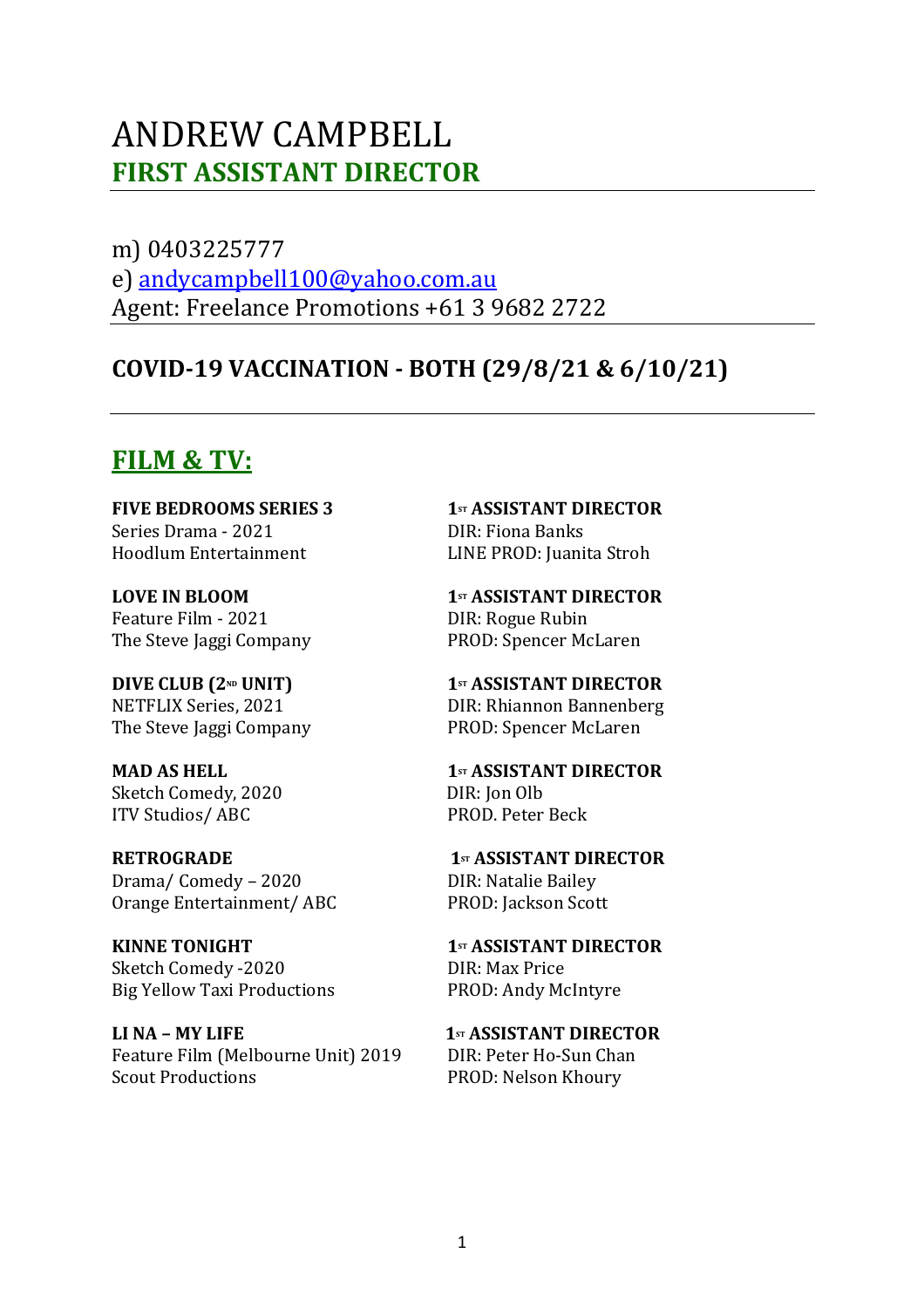**THE VERY EXCELLENT MR DUNDEE** 1st ASSISTANT DIRECTOR

Feature Film – 2019 **DIR:** Dean Murphy Clock Sounds Holdings  $P/L$  PROD: Nigel Odell

**TRUE STORY HAMISH & ANDY 1st ASSISTANT DIRECTOR** TV Series (Season 2) – 2018 DIR: Tim Bartley, Andy Lee Radio Karate **PROD:** Andy Walker

**THAT'S NOT MY DOG 1st 1st ASSISTANT DIRECTOR** Feature Film – 2018 **DIR:** Dean Murphy Sounds Write Productions **PROD:** David Redman

**TRUE STORY HAMISH & ANDY 1st ASSISTANT DIRECTOR** TV Series (Season 1) – 2017 DIR: Wayne Hope, Tim Bartley Radio Karate **Bradio** Karate **Radio Karate Radio Karate RADIO:** Andy Walker

**UTOPIA 1st ASSISTANT DIRECTOR** TV Series – (Season 2) - 2017 DIR: Rob Sitch Working Dog Productions PROD: Deb Herman

**I'M A CELEBRITY GET ME OUTTA HERE** Reality TV – (Season 3) - 2016 **1**sr **ASSISTANT DIRECTOR** ITV Studios/ CH10 DIR: Peter Lawler

**TRIPS FOR BISCUITS 1st ASSISTANT DIRECTOR** TV Series – 2016 **DIR:** Dave Collins Robot Panther Productions PROD: Timothy Powell

TV Mini Series - 2015 **DIR: Dean Murphy** 

**JOURNEY THROUGH TIME WITH ANTHONY 1st ASSISTANT DIRECTOR** Feature Film – 2015 DIR: Ianet Chun

Beijing Enlight Pictures PROD: Nelson Khoury

**THE DIVORCE 1st 1st ASSISTANT DIRECTOR** Princess Pictures **PROD:** Andrea Denholm

**LITTLE LUNCH 1st ASSISTANT DIRECTOR** TV Series - 2015 **DIR:** Wayne Hope Gristmill SPV P/L PROD: Robyn Butler

**FIRST DATES 1st ASSISTANT DIRECTOR** Reality TV - 2015 **DIR:** Kate Douglas-Walker Wanrer Bros. The Community of the PROD: Geraldine Orrock

**THE RECRUIT 1st ASSISTANT DIRECTOR** Reality TV -2014 DIR: Richard Franc McGuire Media PROD: Chris Law